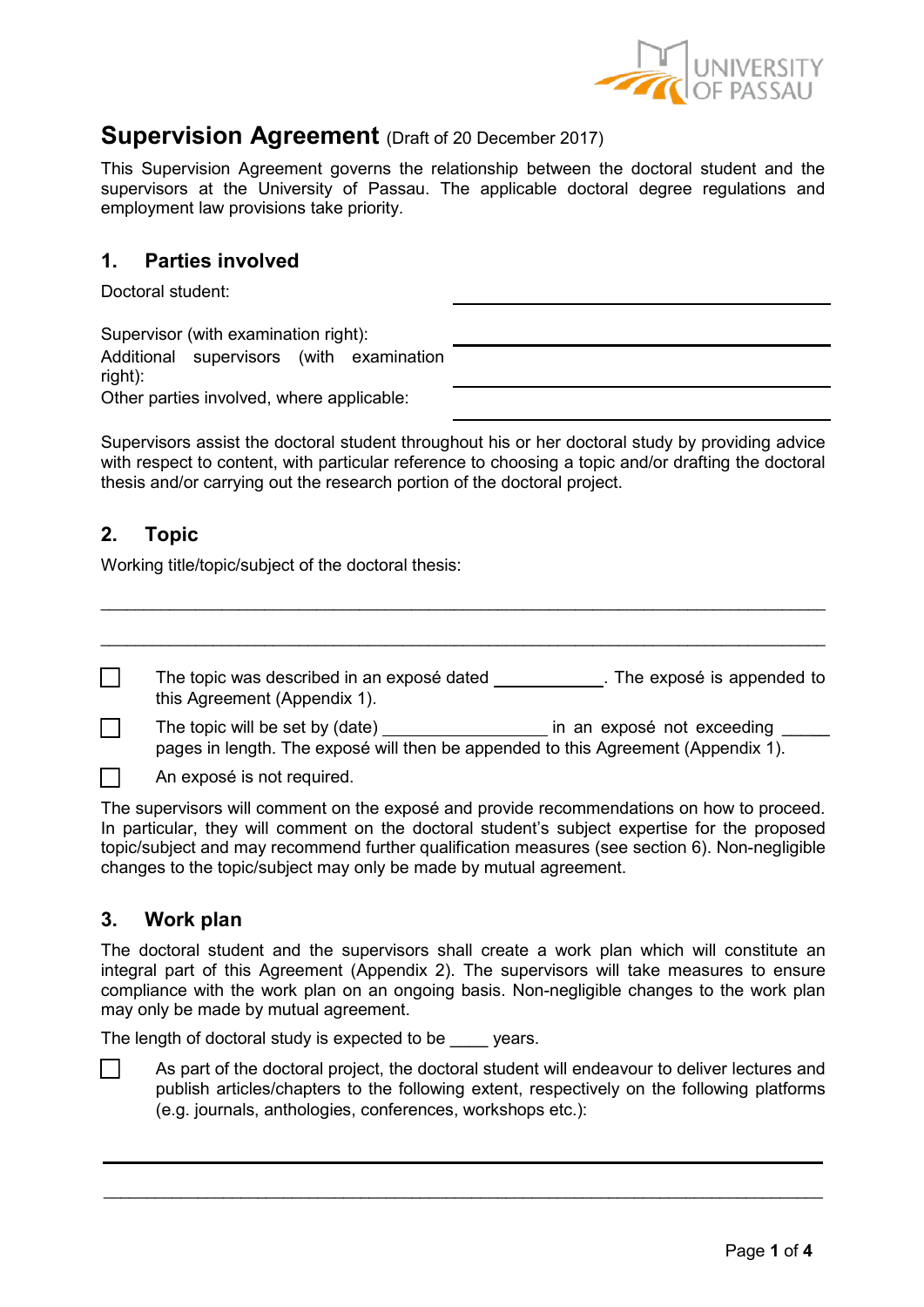

## **4. Consultations with supervisors**

The doctoral student and the supervisors will meet at least every  $\qquad$  (e.g. three, six or twelve) months for a consultation. The doctoral student will report on the content of the partial outcomes of the doctoral project and on compliance with the work plan. Where necessary, the work plan will be updated (Appendix 2) and the topic or subject reduced, expanded or otherwise changed. As part of this consultation, the following points may also be addressed:

\_\_\_\_\_\_\_\_\_\_\_\_\_\_\_\_\_\_\_\_\_\_\_\_\_\_\_\_\_\_\_\_\_\_\_\_\_\_\_\_\_\_\_\_\_\_\_\_\_\_\_\_\_\_\_\_\_\_\_\_\_\_\_\_\_\_\_\_\_\_\_\_\_\_\_\_\_\_\_\_\_\_\_\_

- Presentation of the doctoral project (e.g. in the research group or faculty, or through publications or talks at conferences)
- Other funding for the doctoral project
- Financing for conferences and/or stays abroad

The parties involved may keep minutes (meeting notes) of the constultations.

# **5. Financing**

A financing plan serves to create transparency, certainty and trust. The doctoral student is currently to be financed through:

| a scholarship (indicate donor and term):                                                                                                                                          |  |
|-----------------------------------------------------------------------------------------------------------------------------------------------------------------------------------|--|
| a staff position, (indicate employment term):                                                                                                                                     |  |
| external funds, (indicate funding term):                                                                                                                                          |  |
| other:                                                                                                                                                                            |  |
| Follow-on financing: Where the employment/scholarship term is less than the length of<br>doctoral study, the remainder of the doctoral study duration will be funded by means of: |  |
| a scholarship (indicate donor and term):                                                                                                                                          |  |
| a staff position, (indicate employment term):                                                                                                                                     |  |
| external funds, (indicate funding term):                                                                                                                                          |  |
| other:                                                                                                                                                                            |  |

as yet unknown

# **6. Duties and responsibilities of the doctoral student**

The doctoral student undertakes to submit and explain work progress that corresponds to the work plan at the regularly held consultations (section 4). If the doctoral student's work does not meet the defined objectives, the doctoral student must provide an explanation of the reasons for his or her inability to meet the objectives. If no valid reason is given for the insufficient work progress, the doctoral student may twice be granted a reasonable grace period to carry out the work required for meeting the agreed level of progress. If these deadlines pass without the doctoral student having met and submitted the agreed work objectives, the supervisor has the right to terminate this Supervision Agreement for good cause under section 11 of this agreement.

The preceding paragraph shall apply accordingly to lectures and/or publications, insofar as they are part of the agreed work plan (section 3).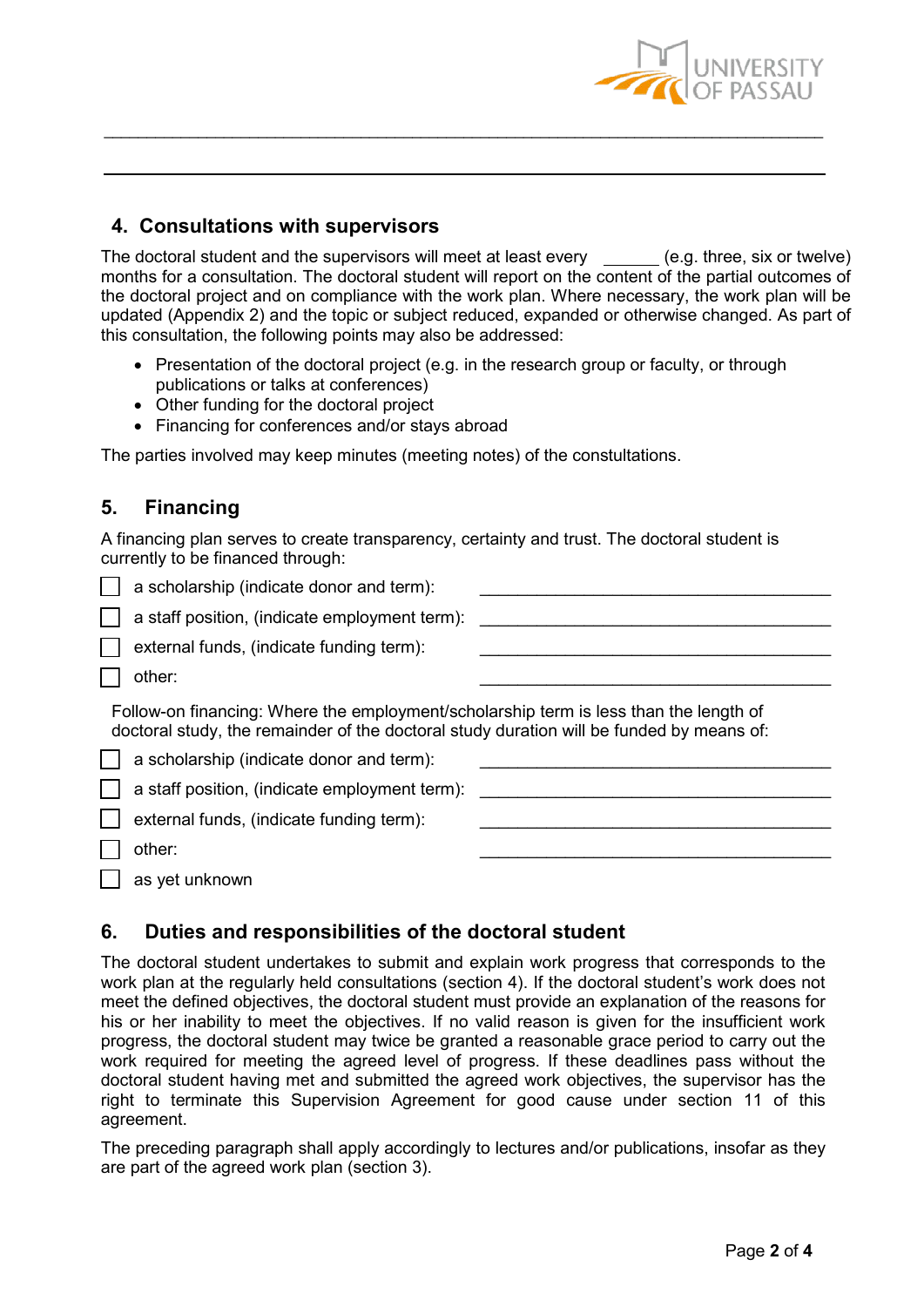

The doctoral student will take part in the following qualification measures:

The doctoral student will take part in the following working groups/research consortiums/graduate programmes:

□ The doctoral student applies for enrolment at the University of Passau for the purpose of doctoral study.

To be completed by doctoral students who are at the same time employees of the University of Passau: Participation in the above qualification measures, working groups, research consortiums and graduate programmes

 $\Box$  shall take place exclusively within the working hours set aside for the doctoral student's own academic qualification.

shall take place within the doctoral student's overall working hours.

### **7. Duties and responsibilities of the supervisors**

The supervisors shall support the doctoral student's academic autonomy, e.g. by introducing them into their academic network and by providing advice on publication projects.

If required, supervisors will assist the doctoral student in seeking a suitable contact or mentor who is able to provide additional support for the doctoral project.

The supervisors will supervise the doctoral student until completion of the doctorate, regardless of whether an employment contract exists with the University. This includes work steps required after the doctoral oral examination (viva voce, thesis defence; in German: 'Rigorosum' or 'Disputation').

#### **8. Principles of good academic practice**

The parties involved shall comply with the Rules of the University for the Ascertainment of Good Academic Practice and for the Investigation of Alleged Academic Misconduct.

### **9. Reconcilability of family life and academic work**

The University strongly supports a balance between family life and academic work. Pursuant to section II subsection 3 of the *'Grundsätze der staatlichen bayerischen Hochschulen zum Umgang mit Befristungen nach dem Wissenschaftszeitvertragsgesetz und zur Förderung von Karriereperspektiven für den Wissenschaftlichen Nachwuchs'* (Principles of Bavarian State Universities for Fixed-Term Employment Pursuant to the Higher Education Temporary Employment Act and for the Advancement of the Career Prospects of Early Career Researchers in Academia'), and at the request of parents-to-be in an early consultation between the supervisors and the doctoral student, it shall be established how a balance between family life and doctoral study is to be achieved in each specific case. Where necessary, the work plan will be adjusted by mutual agreement. The Women's Representative or a person of trust of the doctoral student and/or the supervisors may be consulted. Special supporting measures are to be agreed as required and accompanied where necessary by the Equal Opportunities Section.